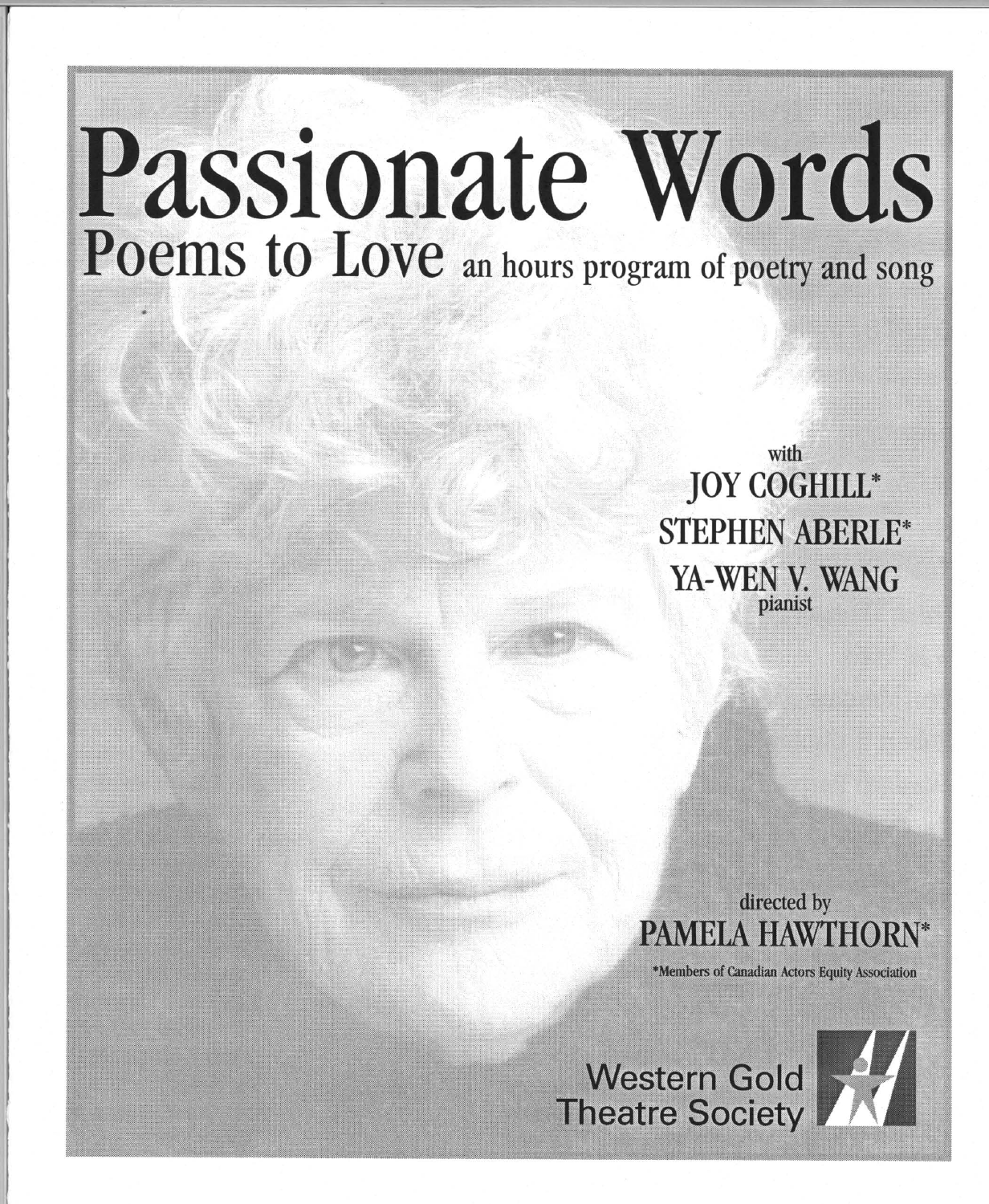PASSIONATE WORDS POEMS TO LOVE an hours program of poetry and song

## SONGS

r

Drink to Me Only Ben Jonson Corn RigsAre Bonnie Robert Bums Down By the Salley Gardens W.B. Yeats Fear No More the Heat 0' th' Sun Shakespeare from *Cymbeline*

## POETRY FROM

W. Wordsworth Shakespeare Robert Bums Dylan Thomas W.B. Yeats Don Marquis Robert Browning Elizabeth Barrett Browning p.K. Page

FROM PLAYS Hamlet Shakespeare The Rivals R.B. Sheridan

### *lOY* COGHILL C.M.

Veteran actor and trailblazer Joy Coghill has developed careers as a theatre producer, director, actor and teacher. In 1995 she founded the "Western Gold Theatre" a company for senior professionals; in 1953 she created "Holiday Theatre" a professional company for young audiences. Both were firsts in Canada. Known for innovation JoY wrote and produced in 1987 *Song ofThis Place* a play with puppets based on the life of Emily Carr; in 1996 she played King Lear in *The Lear Project* and in 1998 she created **The Alzheimer Project** for Western Gold. Coghill was Artistic Director of the Vancouver Playhouse (67-69) and the English Acting Section of The National Theatre School (70-73). She received honourary degrees from Simon Fraser University (94) and the University of British Columbia (95). She is the recipient of four "Jessie" Awards, the Gascon-Thomas Award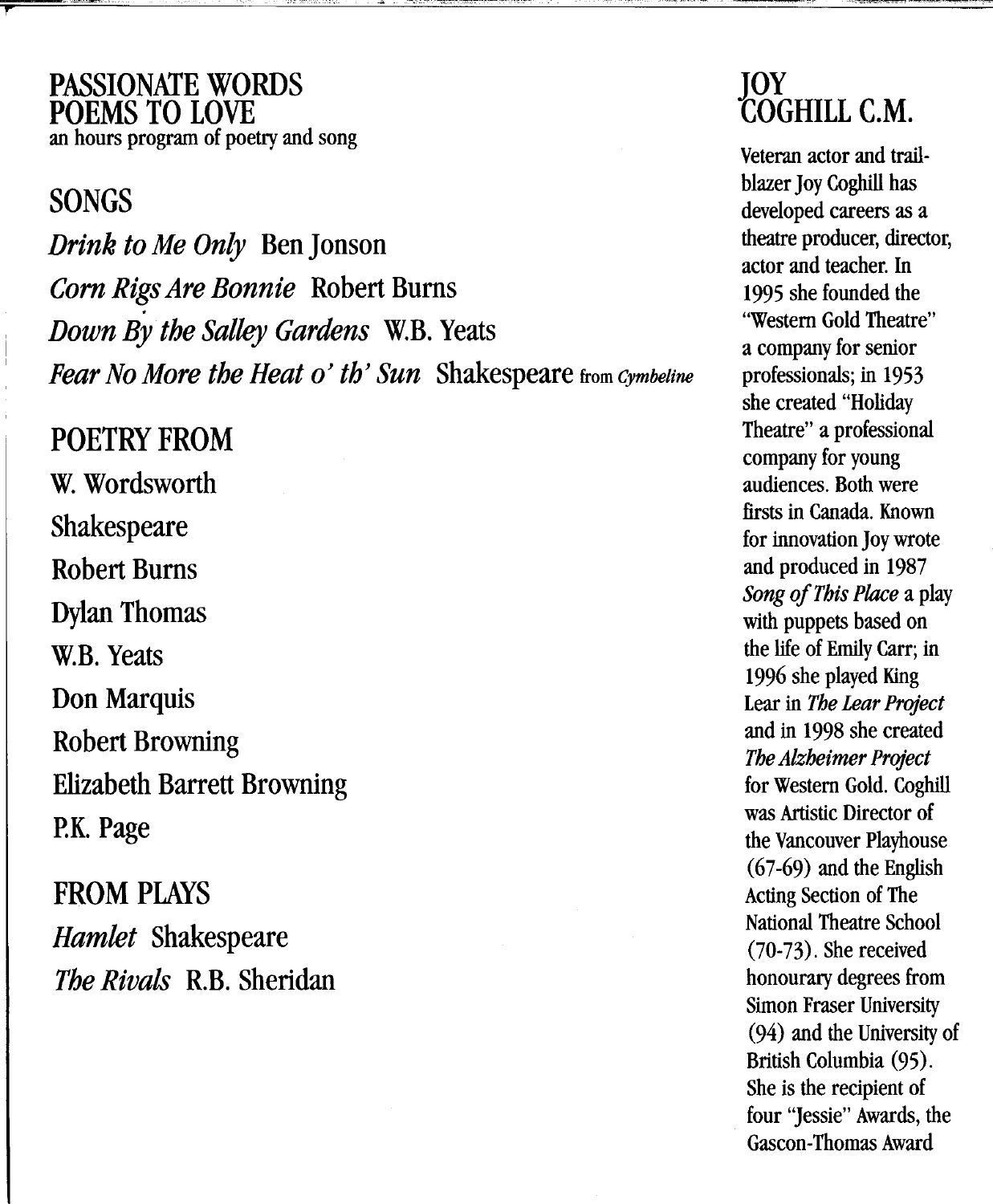#### **STEPHEN ABERLE**

(NTS) , the Herbert Whittaker Critic's Assoc. Award and a lifetime Membership in Canadian Actors Equity Association. She is a Member of the Order of Canada and received the Governor General's Performing Arts Award in 2004.

Agraduate of Studio 58, Stephen has scampered about to work with many BC theatre companies including the Arts Club, Barkerville, Carousel, Fly By Night, Frederic Wood, Green Thumb, New Play Centre, Richfield Courthouse, Savage God, Touchstone, Tamahnous, TUTS and Westcoast Actors. He's done the odd movie and TV bit here and there. He sang in the Vancouver Opera chorus for a dozen delightful years and appeared in the recent *September with Sondheim* series at Christ Church cathedral. Stephen also sings with the Vancouver Jewish Folk Choir and the Solidarity Notes Labour Choir.

### YA-WEN<sub>V</sub>. **WANG** pianist

Ya-wen (Chinese translation: Asian Rain Dripping on Literature) and her creative water continue their journey of transformation. A practitioner of music and art for life thus far, she is currently working towards her certification as an integrative energy medicine practitioner. As an artist she composes, conducts, directs music and performs as an interdisciplinary performer. She is equally passionate in troubleshooting and retuning the harmonies in music as well as living being's holistic health. Recipient/nominee of the Jessie Richardson Theatre Award (for Outstanding Original Musical), the AMSSA Riasat Ali Khan Diversity Award and many Canada Council and BC Arts Council awards, Ya-wen has written for the CBC and BBC Radios, Vancouver's critically acclaimed Orchid Ensemble, and enjoys being a "published" composer since last November. She was the

musical director of *Urinetown, The Musical,* Vancouver's *"hottest ticket in town"* (The Vancouver Sun) and Best Production 2006. She is looking forward to serving as a musical director for the Vancouver Moving Theatre's upcoming *The Shadows Project,* as well as premiering her new compositions written for the documentary concert *Triaspora* throughout the year.